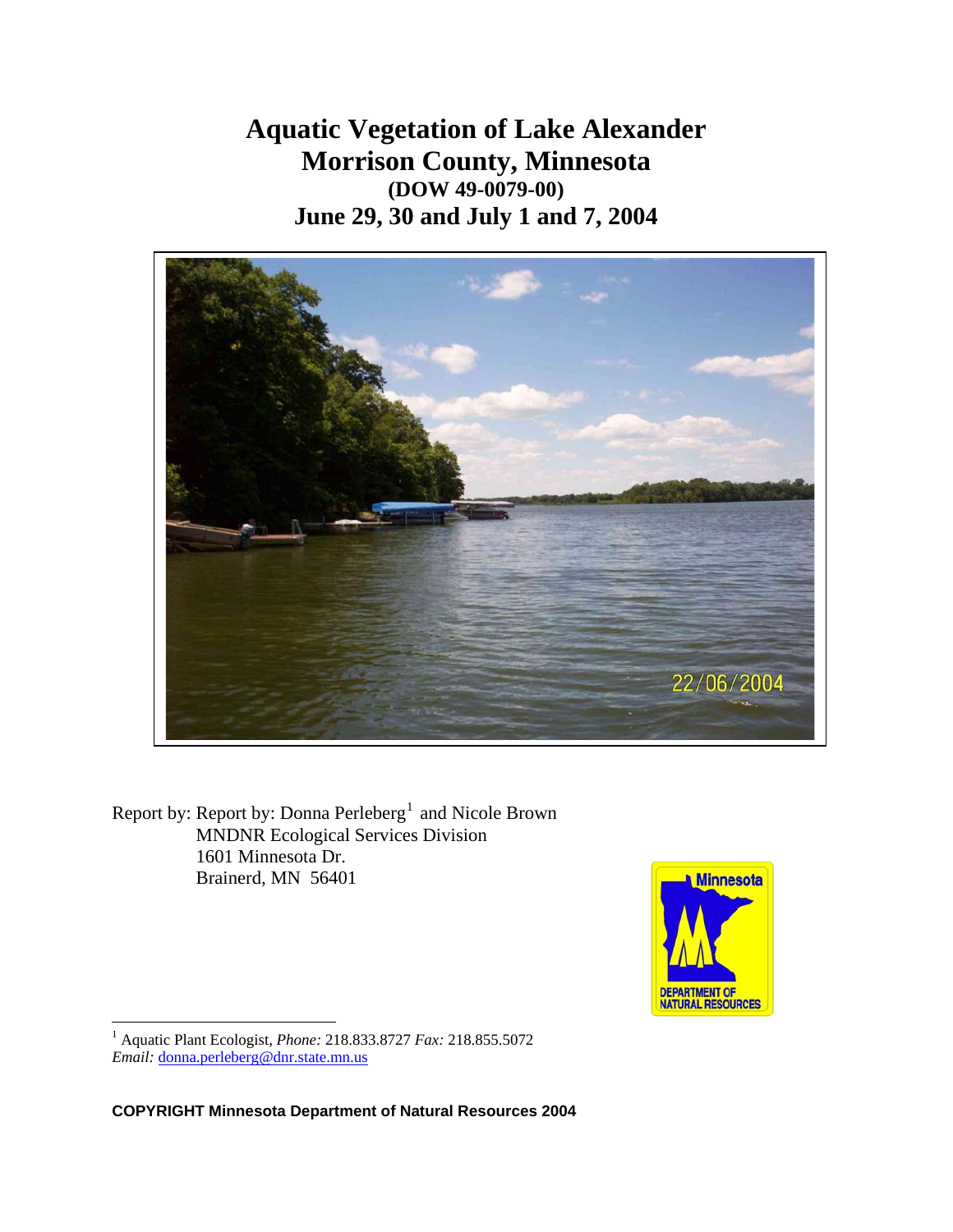# **Acknowledgments**

- **Lake sampling**: Nicole Brown, Josh Knopik and Joe Backowski, MnDNR Division of Ecological Services
- **Data Entry/ Analysis / Maps**: Donna Perleberg, Nicole Brown, Patrick McGowan, MnDNR Division of Ecological Services
- **Report review:** Audrey Kuchinski, MnDNR Fish and Wildlife Division, Aquatic Plant Management Specialist, Little Falls.

**Report contributors** – Emergent and floating-leaf maps were provided by Carl Bublitz, MnDNR Fish and Wildlife Division, Little Falls Area Fisheries.

**Funding** - Collection of these data was made possible by support from the Heritage Enhancement Fund.

#### **This report should be cited as:**

Perleberg, D. and N. Brown. 2005. Aquatic Vegetation of Lake Alexander, Morrison County, Minnesota (DOW 49-0079-00-00), June 29-30 and July 1 and 7, 2004. Minnesota Dept. of Natural Resources, Ecological Services Division, 1601 Minnesota Dr., Brainerd, MN 56401.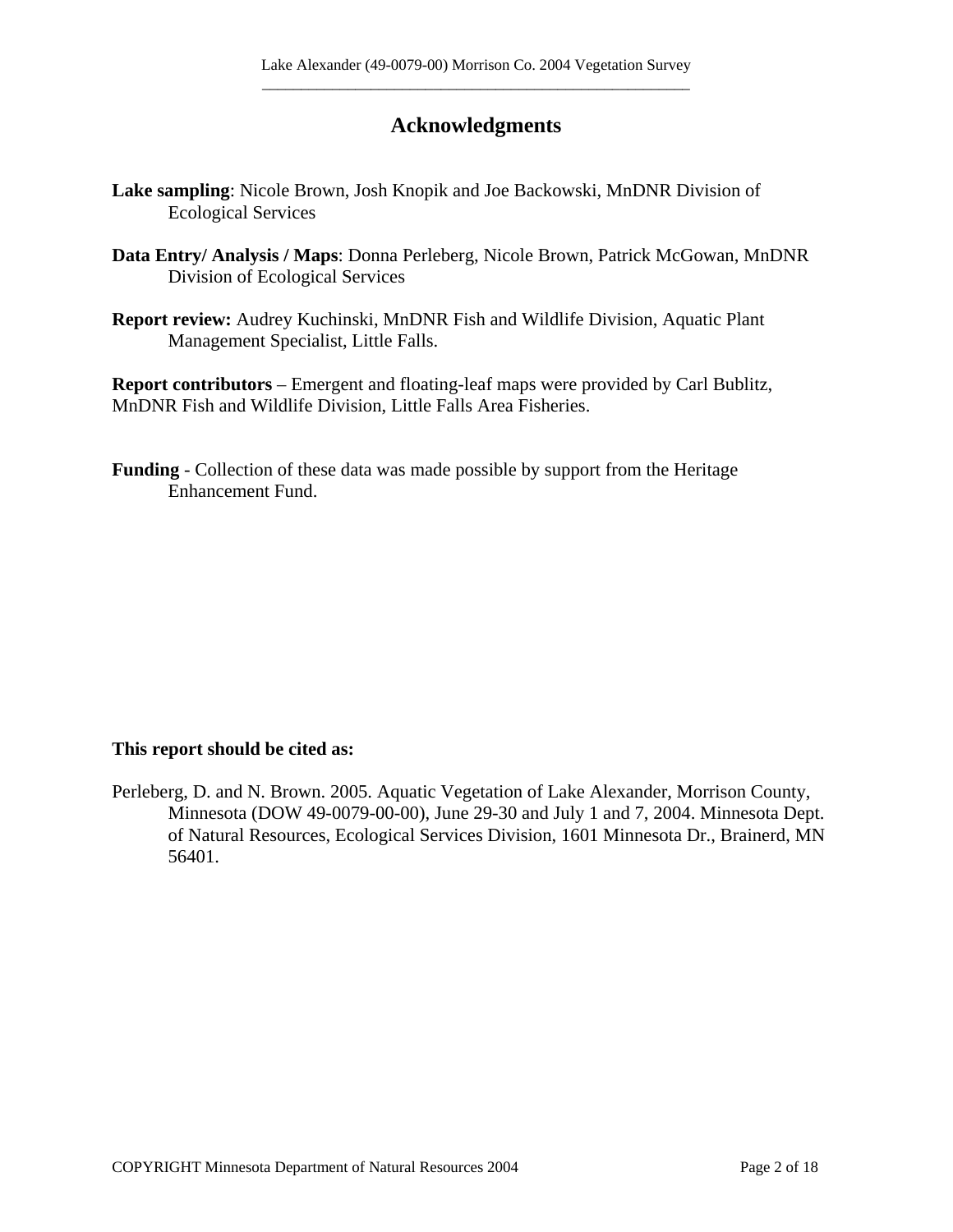## **Summary**

An aquatic vegetation survey of Lake Alexander (49-0079-00), Morrison County, Minnesota, was conducted on June 29, 30, July 1 and July 7, 2004. Thirty-two native aquatic plant species were identified, making Lake Alexander among the richest lake plant communities in the state. Plants were found distributed throughout the lake basin to a maximum depth of twenty-four feet, although most vegetation occurred in depths less than 16 feet. Most plant species were restricted to water depths from shore to ten feet deep and the shore to five feet depth zone contained the highest number of species. A non-native species, curly-leaf pondweed *(Potamogeton crispus)* was the most frequently occurring plant (found in 30% of the sample sites), followed by coontail (*Ceratophyllum demersum* )(24%), flat-stem pondweed (*Potamogeton zosteriformis*) (18%), star duckweed *(Lemna triscula)* (16%) and muskgrass *(Chara sp.)* (14%). All other plants occurred in eight percent or less of the sites surveyed. The non-native, Eurasian watermilfoil *(Myriophyllum spicatum)*, confirmed present in 2003, was found only on the eastern shoreline.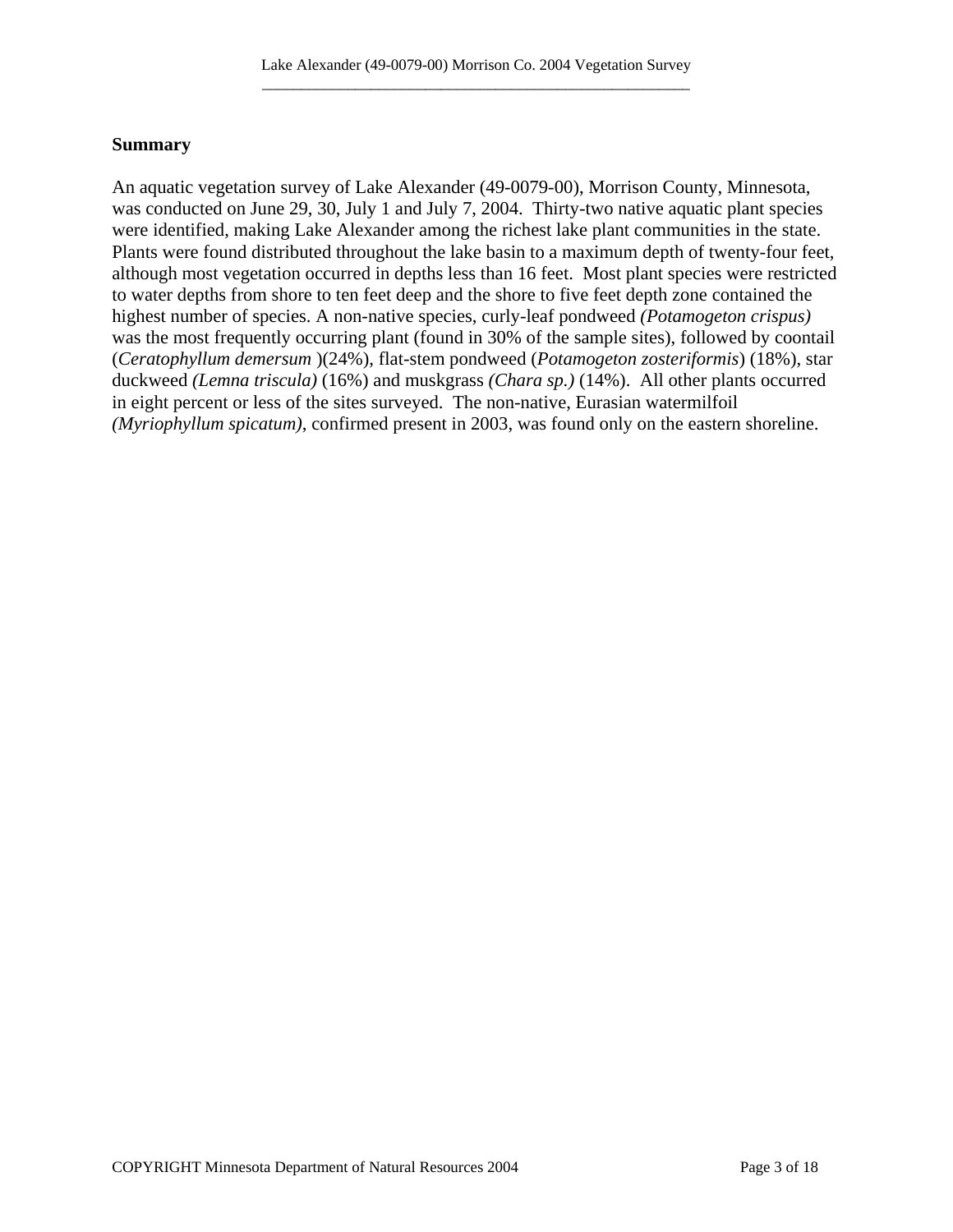# **Introduction**

# **Survey Lake Description**

Lake Alexander (DOW 49-0079-00) is located eight miles north of the City of Randall in Morrison County, Minnesota. It occurs within an ecological region known as the [Laurentian Mixed Forest](http://www.dnr.state.mn.us/ecs/laurentian/index.html)  [Province](http://www.dnr.state.mn.us/ecs/laurentian/index.html) (Fig. 1).

Lake Alexander lies in the northeastern end of the Long Prairie River Watershed. Flow leaves the west side of Lake Alexander through Thoroughfare Creek into Fishtrap Lake, then northwest through Fishtrap Creek and into the Long Prairie River which drains the watershed to the northeast (Fig. 2). The nonnative plant, curly-leaf pondweed (*Potamogeton crispus*) has been recorded in most of the lakes in this



watershed (Fig. 2) but as of 2005, Lake Alexander is the only lake in the watershed where the non-native plant, Eurasian watermilfoil (*Myriophyllum spicatum)* has been documented.

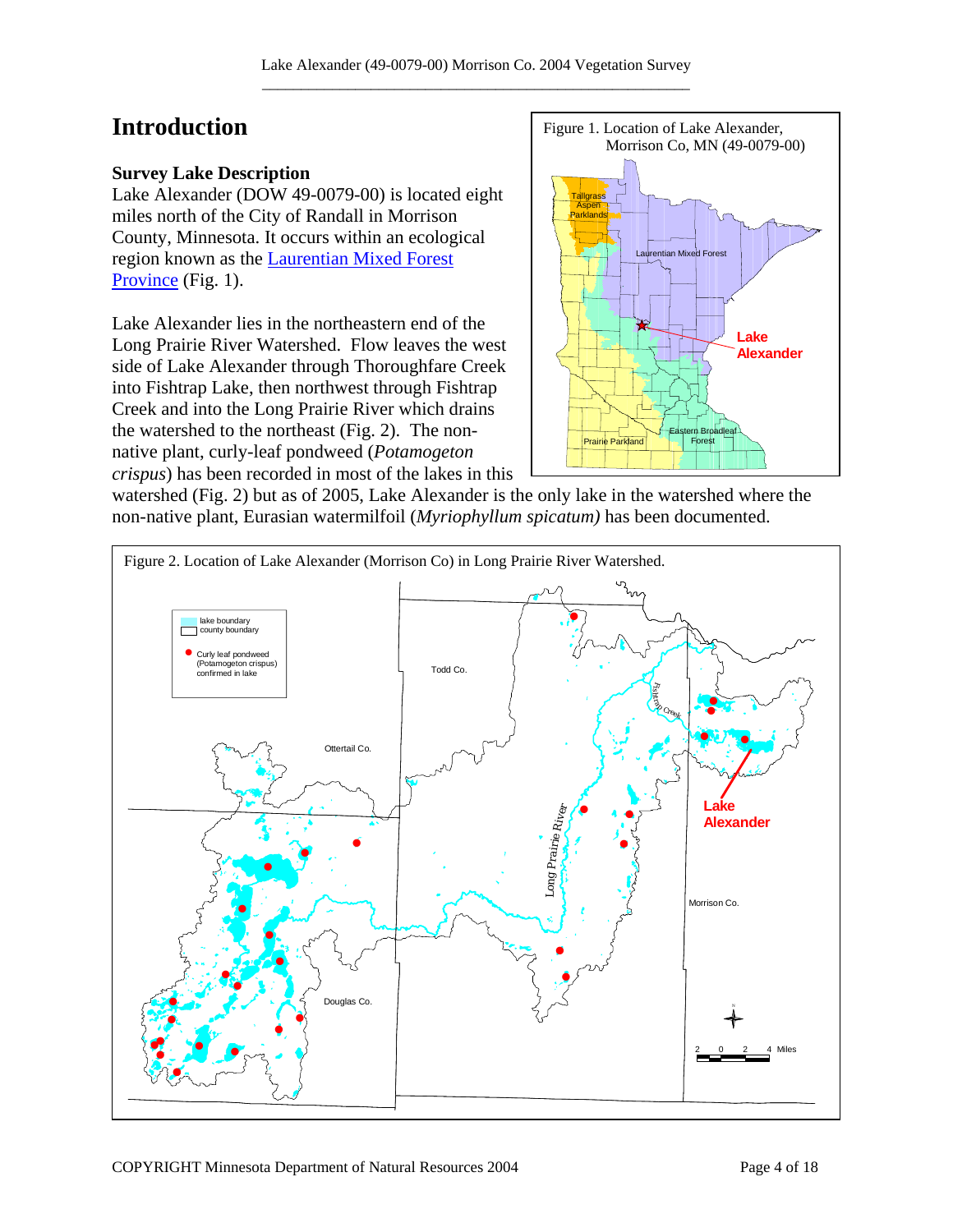

The sub-watershed of Lake Alexander is primarily forested with upland deciduous forest and numerous small wetland inclusions (Fig. 3). Other land use includes agriculture land to the north of the lake and residential development around the immediate shoreline.

Lake Alexander has a surface area of 2,763 acres and a maximum depth of 64 feet. At least 31 percent (842 acres) of the lake is less than 15 feet deep (Fig. 4). The western third of the lake has a greater portion of shallow water than the east end of the lake.

The lake is described as oligotrophic (low nutrients) with high water clarity as indicated by the 2004 mean summer Secchi depth of 17.3 feet (MPCA 2004).

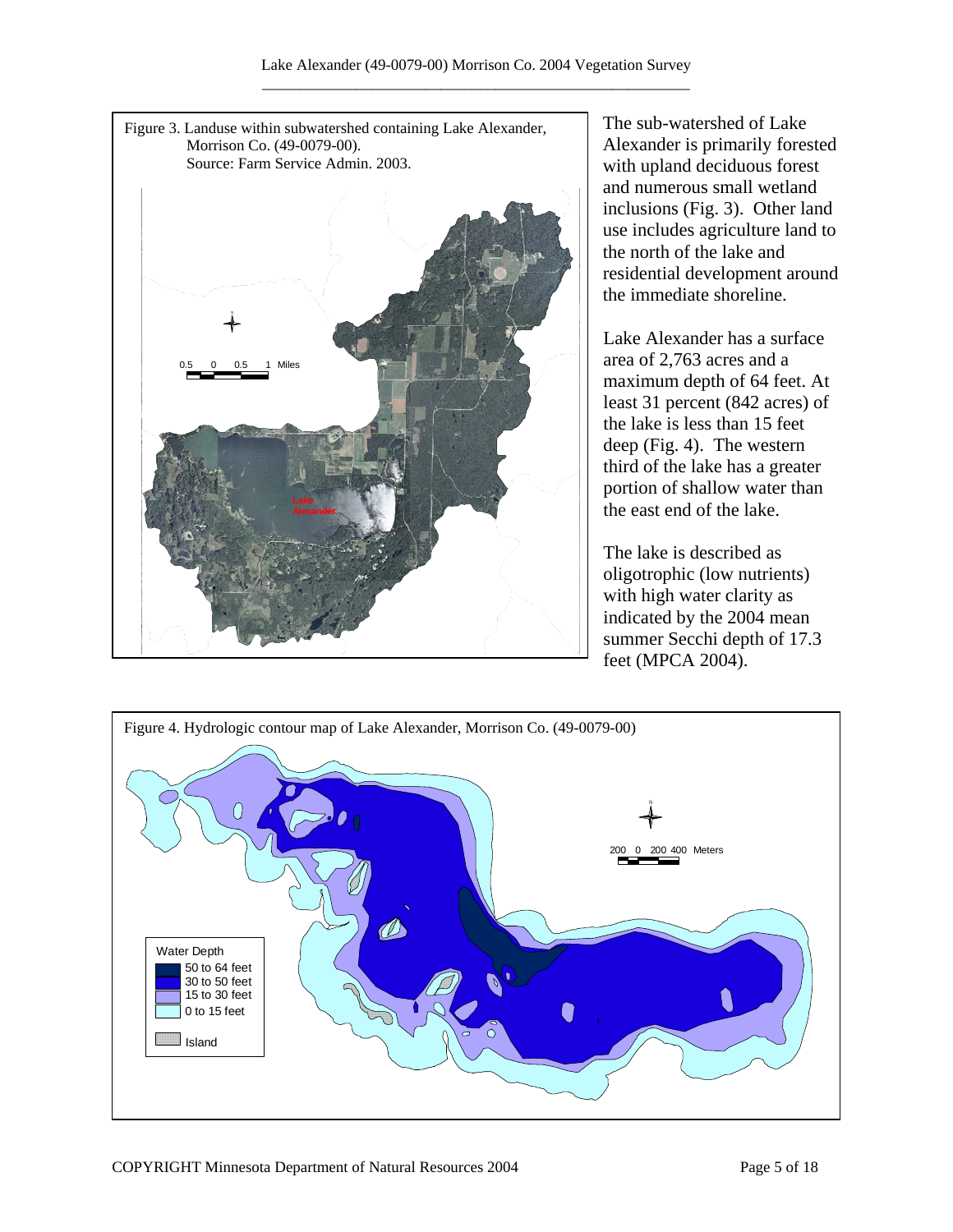#### **Vegetation Survey Objectives**

The purpose of the 2004 survey of Lake Alexander was to describe the current aquatic plant community including:

- 1) Estimate the maximum depth of rooted vegetation
- 2) Estimate the percent of the lake occupied by rooted vegetation
- 3) Record the aquatic plant species that occur in the lake
- 4) Estimate frequencies of occurrence of individual species
- 5) Develop maps of the distribution of the common species

# **Methods**

#### **Vegetation Survey Methods**

A Point-Intercept vegetation survey of Lake Alexander was conducted on June 29-30 and July 1 and 7, 2004 following the methodology described by Madsen (1999). A Geographic Information System (GIS) was used to generate sample points across the lake surface in a 100 meter by 100 meter grid, resulting in a total of 1,100 potential survey points. In the field, surveyors decided not to sample in depths greater than 25 feet because vegetation was sparse beyond the 20 foot depth. As a result, 485 sites were actually sampled and 484 of those sites occurred within the zone from shore to the 25 feet depth (Fig. 5).

After the survey points were generated in the GIS, they were uploaded into a Global Positioning System (GPS) unit, which was used to navigate the boat to each sample point. One side of the

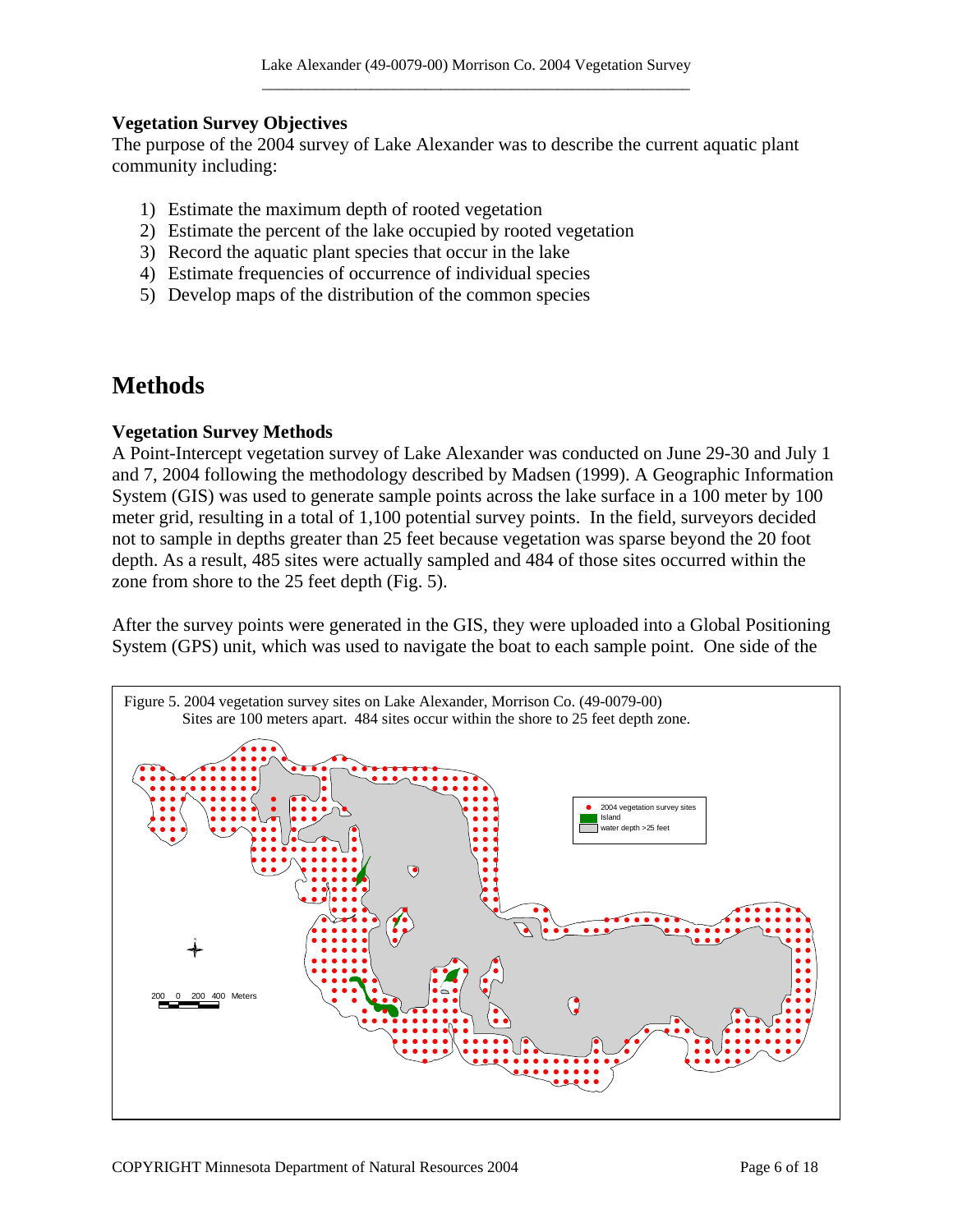boat was designated as the sampling area. At each site, water depth was recorded in one foot increments using a measured stick in water depths less than eight feet and an electronic depth finder in water depths greater than eight feet. The surveyors recorded all plant species found within a one meter squared sample site at the predesignated side of the boat. A double-headed, weighted garden rake (Fig. 6), attached to a rope was used to survey vegetation not visible from the surface. If nonnative species such as curly-leaf pondweed (*Potamogeton crispus*) or Eurasian watermilfoil (*Myriophyllum spicatum*) were present at a site, surveyors recorded whether or not the plants formed surface mats at that site.

Nomenclature followed Crow and Hellquist (2000). Voucher specimens were collected for most plant species.



Data were entered into a Microsoft Access database and frequency of occurrence was calculated for each species as the number of sites in which a species occurred divided by the total number of sample sites. Frequency was calculated for the entire sampled area (0-25 feet) and sampling points were also grouped by water depth and separated into five depth zones for analysis: 0 to 5 feet, and 6 to 10 feet, 11 to 15 feet, 16 to 20 feet and 21 to 25 feet.

Example: There were 484 sample sites within the shore to 25 feet zone. Coontail occurred in 118 of those sample sites. Frequency of coontail =  $(118 / 484) * 100 = 24\%$ 

# **Results**

# **Distribution of vegetation by water depth**

In Lake Alexander, aquatic plants were found in 64 percent of the sampled sites (Fig. 7) to a maximum depth of 24 feet. Plant abundance varied with water depth and vegetation was most common in depths less than 16 feet where nearly 80 percent of the sites were vegetated (Fig. 8). Maximum plant abundance occurred in the six to ten feet depth zone where 86 percent of the sample sites contained vegetation (Fig. 8).

# **Types of aquatic plants found**

Thirty-two species of native aquatic plant species were identified during the survey, including 19 submerged, three free-floating, four floating-leaved and six emergent species (Table 1). Two non-native submersed species, curly-leaf pondweed (*Potamogeton crispus*) and Eurasian watermilfoil *(Myriophyllum spicatum)*, were also observed during the survey.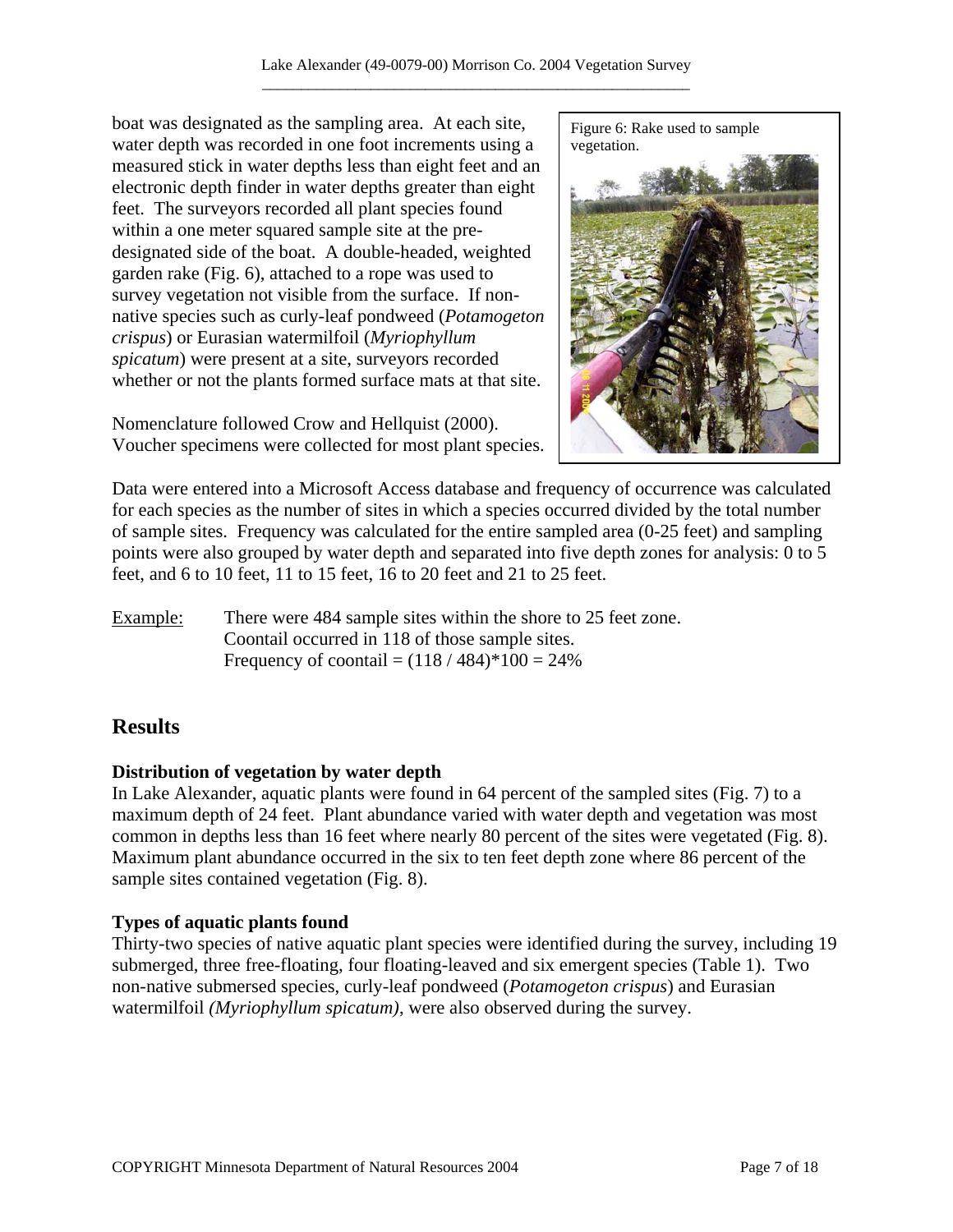

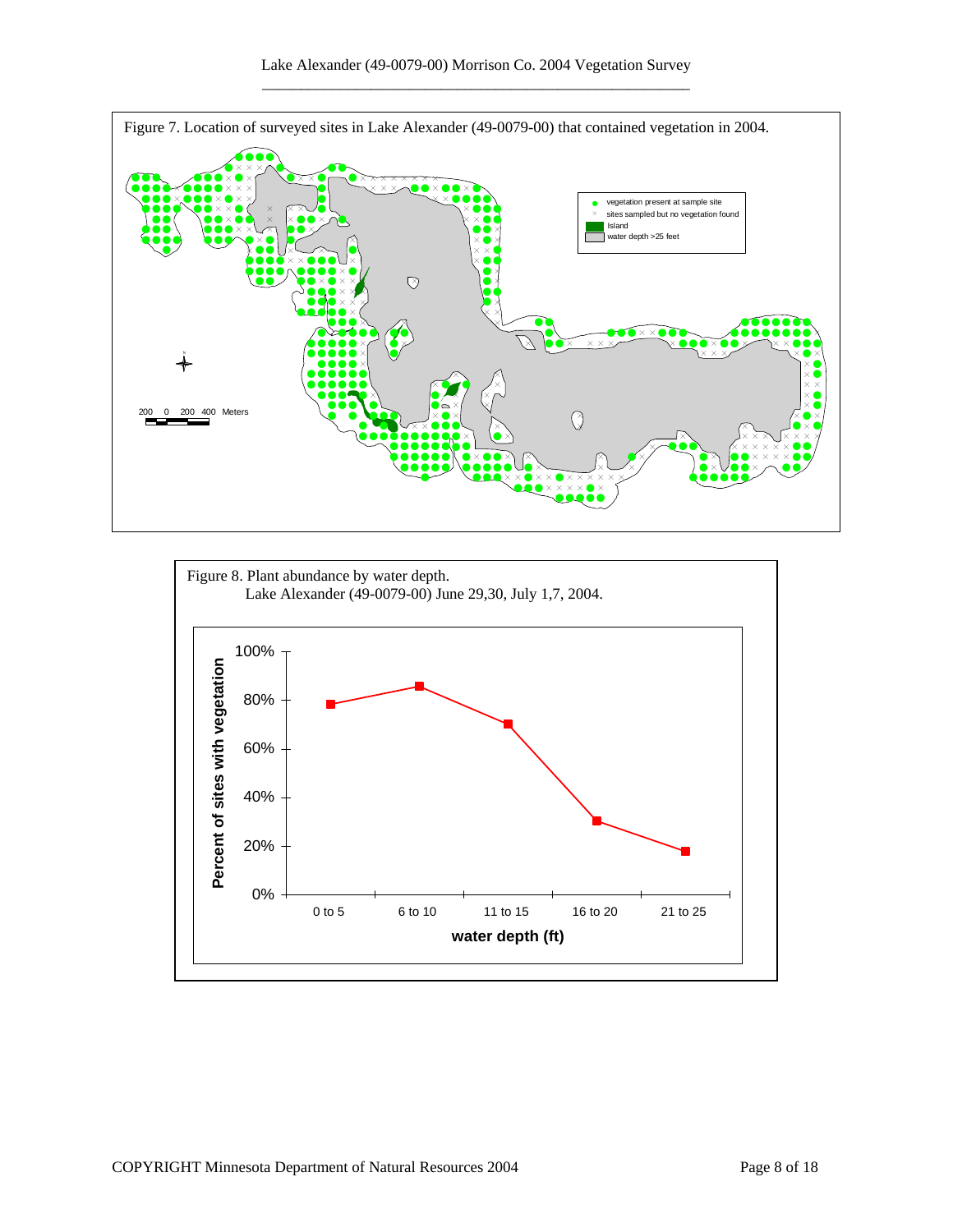# **Table 1. Aquatic Plants of Alexander Lake Morrison County (49-0079-00) June 29-30 and July 1 and 7, 2004**

Frequency calculated for vegetated zone (shore to 25 feet depth) Frequency = percent of sites in which species occurred

| 484 sample sites                                                                                                                                                                                                                |                        |                               |                |
|---------------------------------------------------------------------------------------------------------------------------------------------------------------------------------------------------------------------------------|------------------------|-------------------------------|----------------|
| <b>Life Forms</b>                                                                                                                                                                                                               | <b>Common Name</b>     | <b>Scientific Name</b>        | Frequency      |
| <b>SUBMERGED</b><br>These plants grow primarily under<br>the water surface. Upper leaves<br>may float near the surface and<br>flowers may extend above the<br>surface. Plants may or may not be<br>anchored to the lake bottom. | Curly-leaf pondweed    | Potamogeton crispus (v)       | 30             |
|                                                                                                                                                                                                                                 | Coontail               | Ceratophyllum demersum        | 24             |
|                                                                                                                                                                                                                                 | Flat-stem pondweed     | Potamogeton zosteriformis (v) | 18             |
|                                                                                                                                                                                                                                 | Muskgrass              | Chara sp.                     | 14             |
|                                                                                                                                                                                                                                 | Canada waterweed       | Elodea canadensis $(v)$       | $\overline{8}$ |
|                                                                                                                                                                                                                                 | Narrow-leaf pondweed   | Potamogeton $sp.(v)$          | $\overline{8}$ |
|                                                                                                                                                                                                                                 | Northern water milfoil | Myriophyllum sibiricum $(v)$  | 6              |
|                                                                                                                                                                                                                                 | Clasping leaf pondweed | Potamogeton richardsonii (v)  | $\overline{5}$ |
|                                                                                                                                                                                                                                 | Robbins' pondweed      | Potamogeton robbinsii         | $\overline{5}$ |
|                                                                                                                                                                                                                                 | White-stem pondweed    | Potamogeton praelongus (v)    | $\overline{4}$ |
|                                                                                                                                                                                                                                 | White water buttercup  | Ranunculus sp. (v)            | $\overline{4}$ |
|                                                                                                                                                                                                                                 | Water stargrass        | Zosterella dubia (v)          | $\overline{4}$ |
|                                                                                                                                                                                                                                 | Large-leaf pondweed    | Potamogeton amplifolius (v)   | $\overline{c}$ |
|                                                                                                                                                                                                                                 | Fries pondweed         | Potamogeton freisii (v)       | $\overline{2}$ |
|                                                                                                                                                                                                                                 | Illinois pondweed      | Potamogeton illinoensis       | $\overline{c}$ |
|                                                                                                                                                                                                                                 | Stonewort              | Nitella sp. $(v)$             | $\overline{2}$ |
|                                                                                                                                                                                                                                 | Variable pondweed      | Potamogeton gramineus         | $\mathbf{1}$   |
|                                                                                                                                                                                                                                 | Eurasian watermilfoil  | Myriophyllum spicatum (v)     | $\mathbf{1}$   |
|                                                                                                                                                                                                                                 | Water marigold         | Megaladonta beckii (v)        | $\leq$ 1       |
|                                                                                                                                                                                                                                 | Sago pondweed          | Stuckenia pectinata (v)       | present*       |
|                                                                                                                                                                                                                                 | Wild celery            | Vallisneria americana (v)     | present        |
|                                                                                                                                                                                                                                 |                        |                               |                |
| FREE-FLOATING                                                                                                                                                                                                                   | Star duckweed          | Lemna trisulca (v)            | 16             |
| These plants float on the water and                                                                                                                                                                                             | Lesser duckweed        | Lemna minor                   | 1              |
| drift with water currents.                                                                                                                                                                                                      | Greater duckweed       | Spirodela polyrhiza (v)       | present        |
|                                                                                                                                                                                                                                 |                        |                               |                |
| <b>FLOATING</b>                                                                                                                                                                                                                 | Yellow waterlily       | Nuphar variegata              | $\overline{2}$ |
| These plants are rooted in the lake                                                                                                                                                                                             | White waterlily        | Nymphaea odorata (v)          | $\overline{2}$ |
| bottom and have leaves that float on the                                                                                                                                                                                        | Floating leaf pondweed | Potamogeton natans (v)        | $\mathbf{1}$   |
| water surface. Many have colorful                                                                                                                                                                                               | Watershield            | Brasenia schreberi (v)        | $\leq$ 1       |
| flowers that extend above the water                                                                                                                                                                                             |                        |                               |                |
|                                                                                                                                                                                                                                 |                        |                               |                |
| <b>EMERGENT</b><br>These plants extend well above the<br>water surface and are usually found<br>in shallow water, near shore.                                                                                                   | Needlerush             | Eleocharis acicularis         | $\overline{3}$ |
|                                                                                                                                                                                                                                 | Spikerush              | Eleocharis $sp.(v)$           | 1              |
|                                                                                                                                                                                                                                 | Three-square bulrush   | Scirpus $sp.(v)$              | $<$ 1          |
|                                                                                                                                                                                                                                 | Water plantain         | Alisma gramineum $(v)$        | present        |
|                                                                                                                                                                                                                                 | Soft-stem bulrush      | Scirpus tabernaemontani (v)   | present        |
|                                                                                                                                                                                                                                 | Cattail                | Typha sp.                     | present        |
|                                                                                                                                                                                                                                 |                        |                               |                |
| * present indicates plant was found during survey but did not occur within a specific sample site.                                                                                                                              |                        |                               |                |
| $V =$ voucher specimen collected                                                                                                                                                                                                |                        |                               |                |

 $Highte$  = non-native species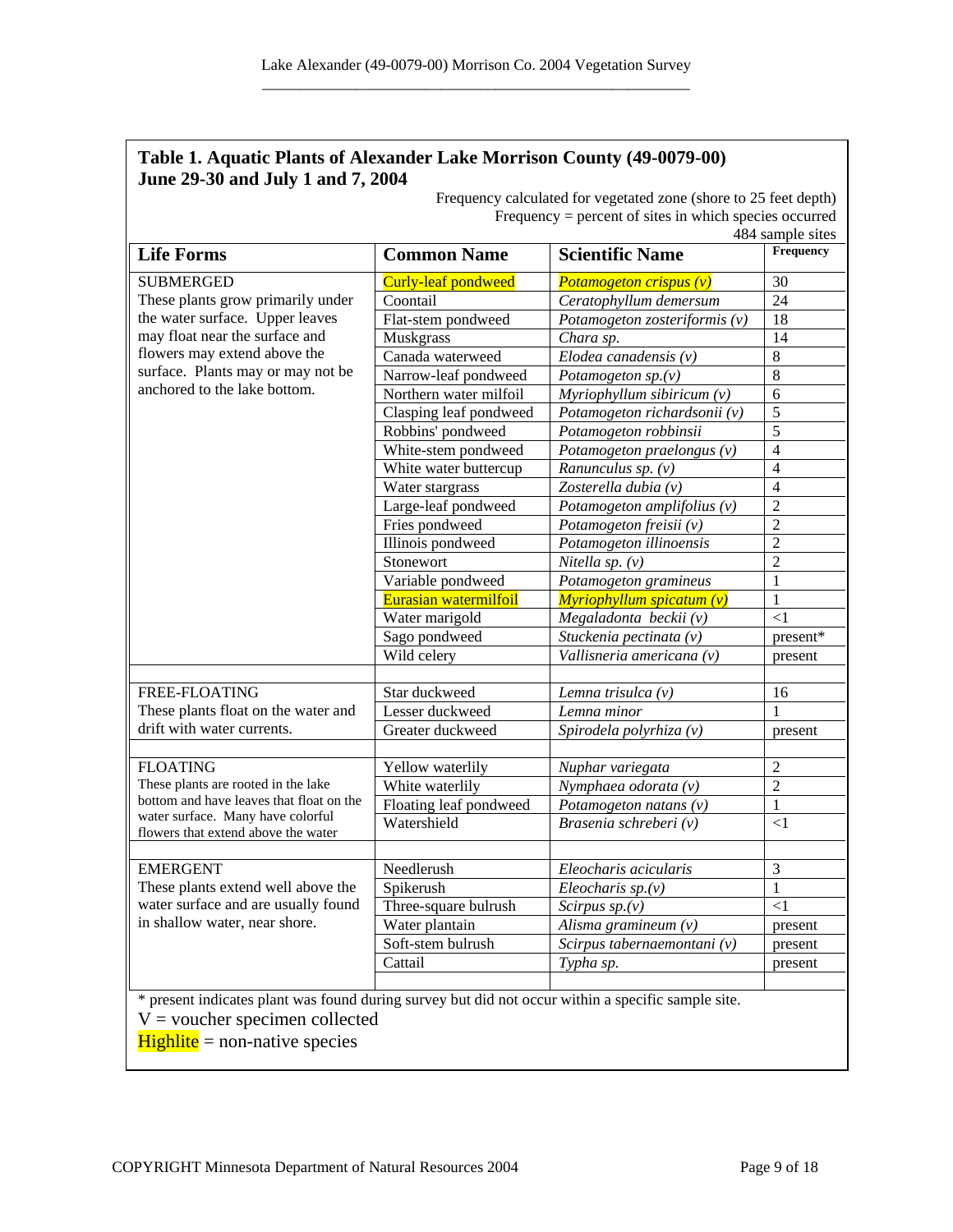The water depth zone from shore to five feet contained the most species (Fig. 9). Emergent and floating-leaved plants were restricted to this shallow depth zone. Most submerged species were found within the shore to five feet and the six to ten feet zones but as water depth increased, fewer species were located. Eight species were found in depths greater than 15 feet and only four species occurred in depths greater than 20 feet (Fig. 9).



# **Submerged and free-floating species**

Although 24 submerged and free-floating species were found in Lake Alexander, only five species were found in at least ten percent of the sample sites. These most common species were curly-leaf pondweed (*Potamogeton crispus*), coontail (*Ceratophyllum demersum*), flat-stem pondweed (*Potamogeton zosteriformis*), star duckweed (*Lemna trisulca*) and muskgrass (*Chara* sp.).

[Curly-leaf pondweed](http://www.dnr.state.mn.us/aquatic_plants/submerged_plants/curlyleaf_pondweed.html) is a non-native, submerged plant that has been present in Minnesota since at least 1910 (Moyle and Hotchkiss 1945) and is now found in at least 700 Minnesota lakes (Invasive Species Program 2005). Like many native submerged plants, it is perennial but it has a unique life cycle which may provide a competitive advantage over native species. Curly-leaf pondweed is actually dormant during late summer and begins new growth in early fall (Fig. 10). Winter foliage is produced and continues to grow under ice (Wehrmeister and Stuckey, 1978). Curly-leaf reaches its maximum growth in May and June, when water temperatures are still too low for most native plant growth. In late spring and early summer, curly-leaf plants form structures called "turions" which are hardened stem tips that break off and fall to the substrate. Turions remain dormant through the summer and germinate into new plants in early fall (Catling and Dobson, 1985).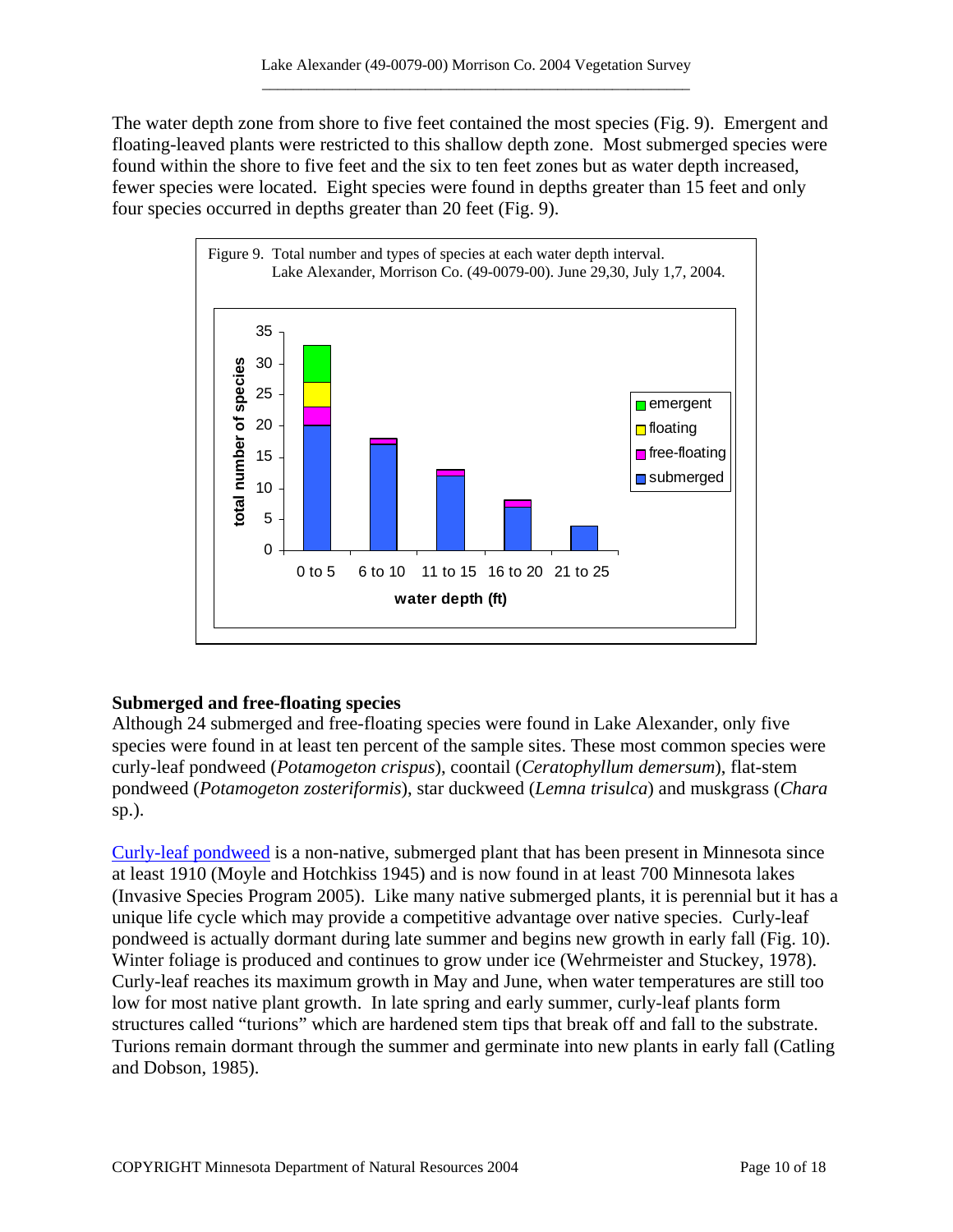

During the late spring, 2004 survey of Lake Alexander, curly-leaf pondweed was identified in 30 percent of the survey sites and was the most frequently occurring aquatic plant species (Table 1). It occurred at all water depths to a maximum depth of 24 feet. It reached its maximum abundance in depths of six to 15 feet of water where it occurred in about 50 percent of the sample sites (Fig. 10). In water depths greater than five feet, it was the most commonly found species. Curly-leaf was widespread in distribution and was most often found along the southern shore and the east and west ends of Lake Alexander (Fig. 11).

In many Minnesota lakes, curly-leaf forms dense surface mats, usually in water depths less than 15 feet. During the 2004 vegetation survey of Lake Alexander, curly-leaf was not found to form surface mats but may have formed mats earlier in the season.

[Coontail](http://www.dnr.state.mn.us/aquatic_plants/submerged_plants/coontail.html) is native to Minnesota and is the most common submerged flowering plant in the state. It grows entirely submerged and and is adapted to a broad range of lake conditions, including turbid water. Coontail is perennial and can overwinter as a green plant under the ice and then begins new growth early in the spring. It is loosely rooted to the lake bottom and spreads primarily by stem fragmentation. In Lake Alexander, coontail was the most common native submerged plant and occurred in 24 percent of the sites sampled (Table 1). It was found at all depth zones and was most frequent in depths less than 16 feet (Fig. 11). Along with curly-leaf pondweed, it was one of the few species found in depths greater than 15 feet. Coontail and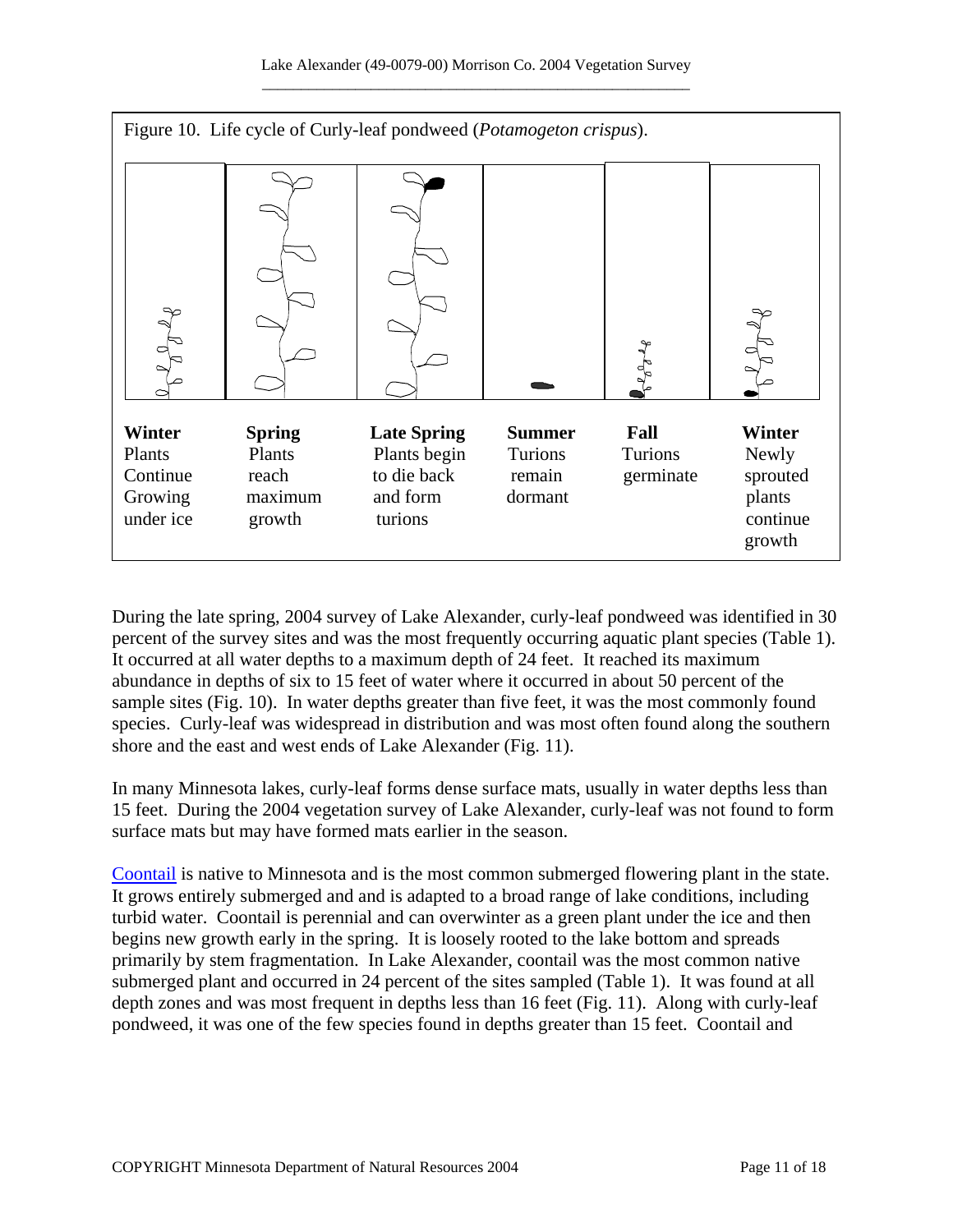

curly-leaf pondweed often co-occurred in sites and had a similar distribution pattern in the lake (Fig. 12).

[Flat-stem pondweed](http://www.dnr.state.mn.us/aquatic_plants/submerged_plants/narrowleaf_pondweeds.html) is closely related to curly-leaf pondweed, but flatstem is native to Minnesota. This submerged plant can overwinter by rhizome and winter buds and can grow in a variety of water depths. In Lake Alexander, it was found in 18 percent of the sites surveyed in 2004 (Table 1, Fig. 12), occurring most frequently in the water depths up to fifteen feet (Fig 11). In 10 percent of the sites, flat-stem pondweed co-occurred with curly-leaf pondweed.

[Star duckweed](http://www.dnr.state.mn.us/aquatic_plants/floatingleaf_plants/duckweeds.html) is a native, free-floating aquatic plant that is often found beneath the water surface. In late summer it forms winter buds which then rest on the lake bottom through the winter. In Lake Alexander, star duckweed occurred in 16 percent of the sites (Table 1) and was most abundant in water depths up to five feet (Fig. 11). Because it is not rooted to the lake bottom, it often drifts with water current and in Lake Alexander it was primarily found along the southern shore and in the east and west bays (Fig. 12).

[Muskgrass](http://www.dnr.state.mn.us/aquatic_plants/algae/chara.html) is a native, macroscopic algae that is common in many hardwater Minnesota lakes. It is named for its characteristic musky odor. Because this species does not form true stems, it is a low-growing plant, often found entirely beneath the water surface where it may form low "carpets" on the lake bottom. Muskgrass is adapted to variety of substrates and is often the first species to invade open areas of lake bottom where it can act as a sediment stabilizer. In Lake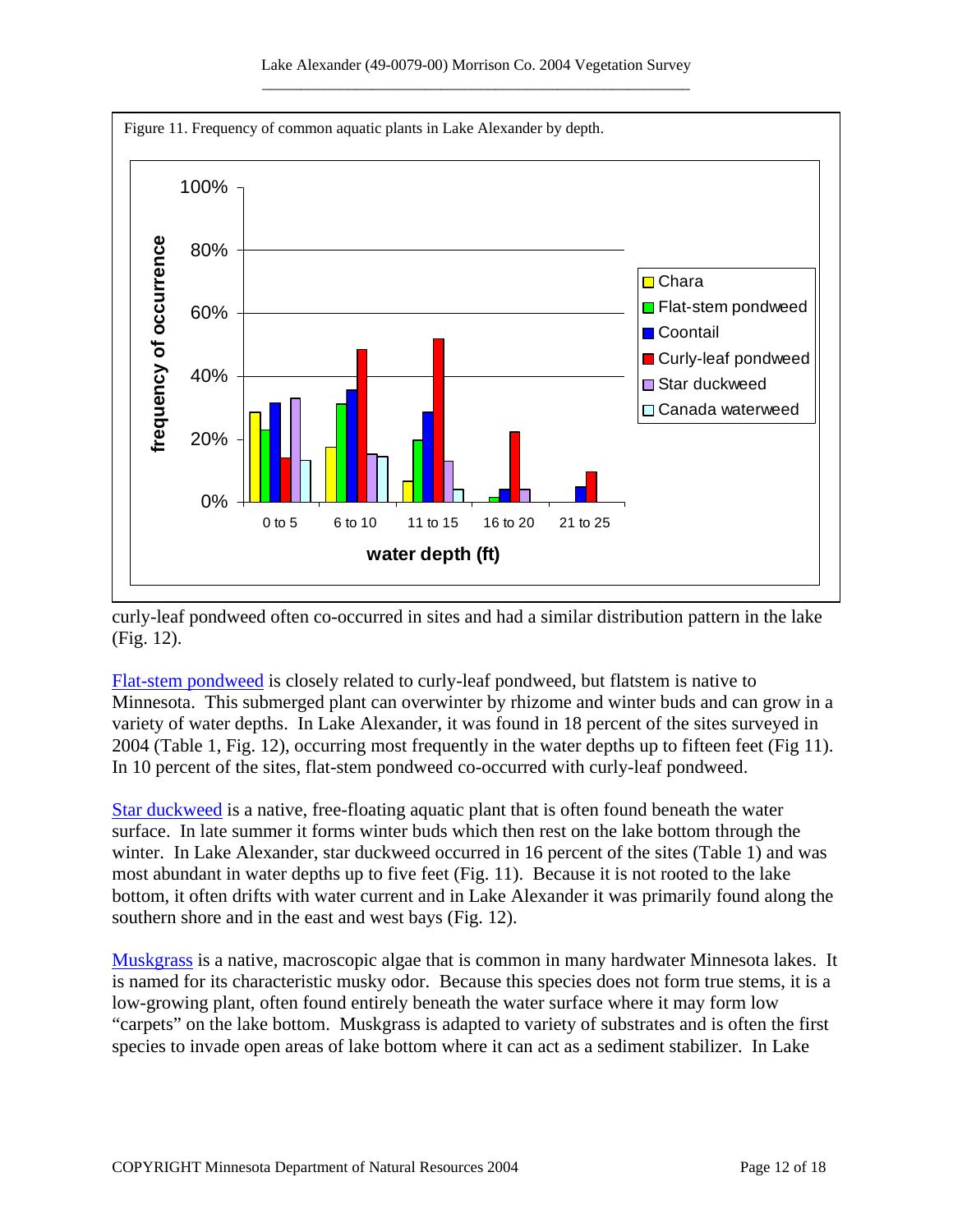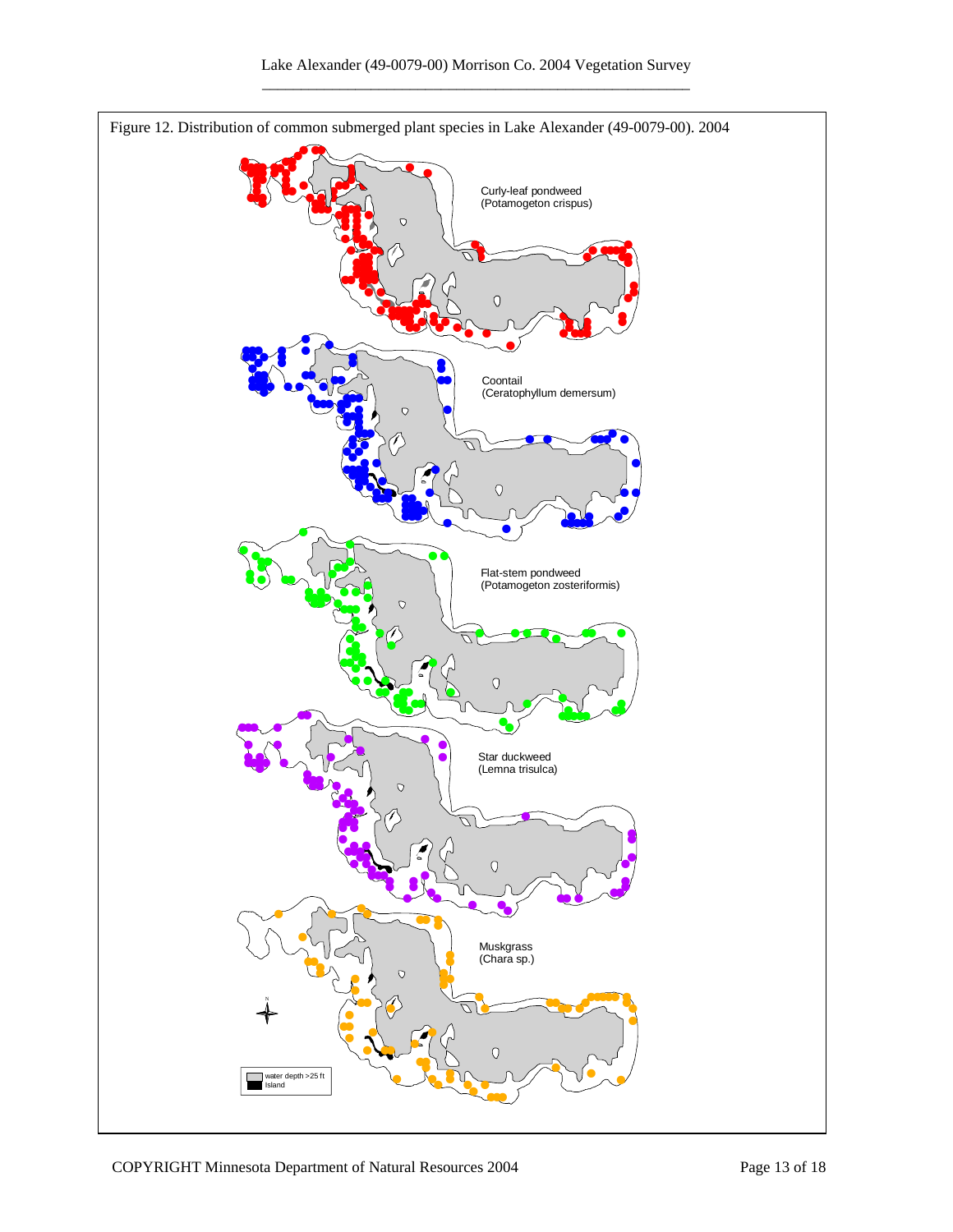Alexander, muskgrass occurred in 14 percent of the sample sites (Table 1). It was restricted to depths less than 15 feet and was most often found in the depth zone from shore to five feet (Fig. 11). Muskgrass is often associated with sandy lake bottoms and may be found at sites where other species do not grow (Fig. 12).

All other submerged and free-floating species occurred in less than eight percent of the sites but the community includes a large variety of plant types. Compared to other lakes in Minnesota, Lake Alexander contains a high number of native submerged plant species. The different life forms, such as broad-leaved pondweeds, grass-like plants, and species with finely-dissected leaves, provide diverse structure for invertebrates and fish. Several of the submerged species found in Lake Alexander require high water clarity for growth and are not found in lakes with high turbidity.

The non-native species, **Eurasian watermilfoil** was confirmed present in Lake Alexander in 2003, near the public access on the east shoreline. Once this species invades a waterbody, it can spread to new locations as small fragments break from the parent plant and are carried by water currents. However, the abundance and diversity of native submerged plants may help limit the abundance of Eurasian milfoil in Lake Alexander. In 2004, Eurasian milfoil was found in one percent of the survey sites (Table 1) and was only found on the eastern shoreline (Fig. 13), in water depths between four to ten feet. In comparison, the native species, [northern watermilfoil](http://www.dnr.state.mn.us/aquatic_plants/submerged_plants/northern_watermilfoil.html) (*Myriophyllum sibiricum*) was found in six percent of the sample sites (Table 1) and occurred along the southern shore and the east half of the north shore (Fig. 13).

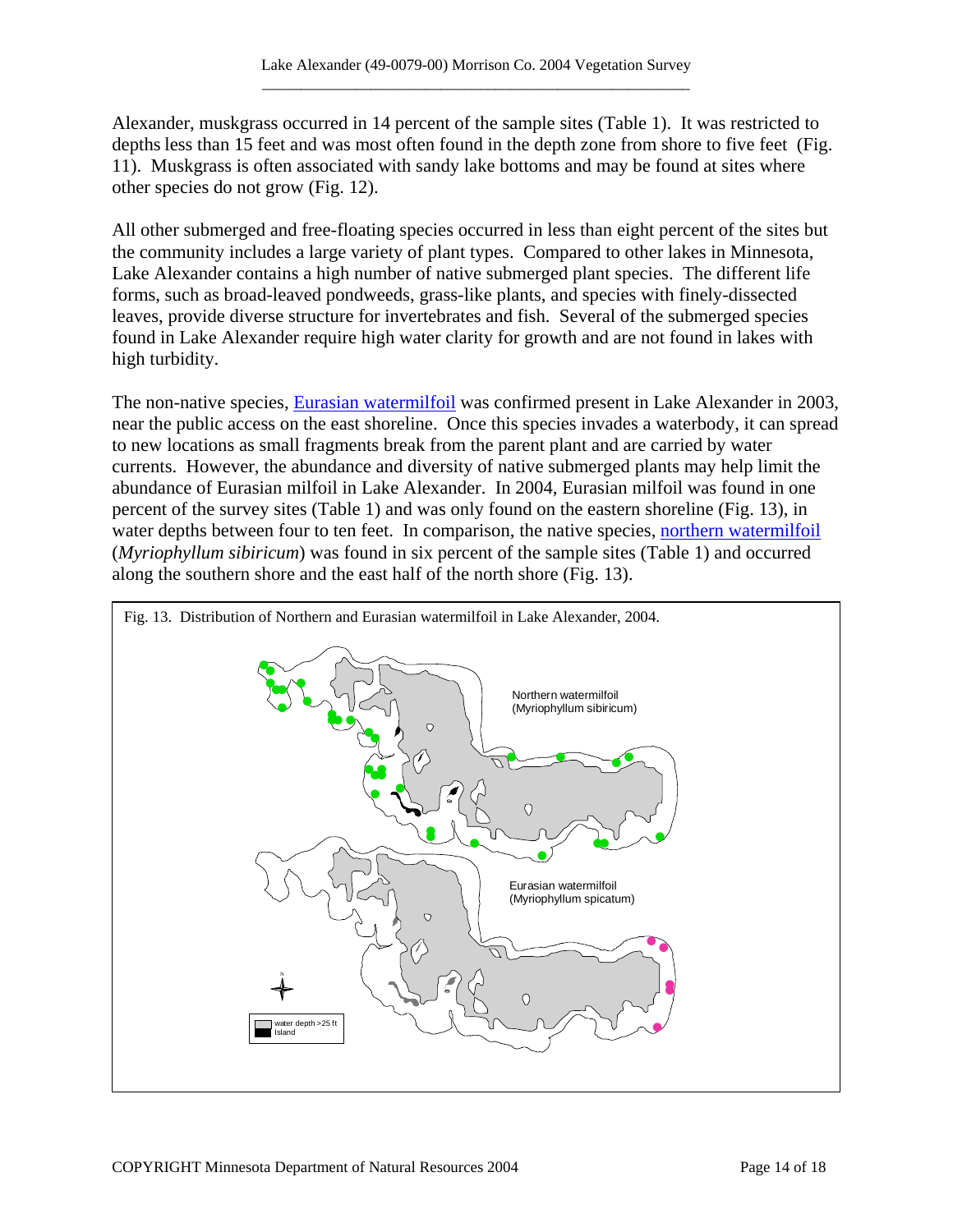### **Floating-leaved and Emergent plant species**

Emergent species occupy the shallowest zone, from wet, moist shoreline soils to approximately five feet deep. Emergent species help minimize shoreline erosion by stabilizing soils and dissipating wave action. Seven species of emergents were identified in Lake Alexander (Table 1). The most common species were [Bulrush](http://www.dnr.state.mn.us/aquatic_plants/emergent_plants/bulrushes.html) *(Scirpus spp.)* and [Cattail](http://www.dnr.state.mn.us/aquatic_plants/emergent_plants/cattails.html) *(Typha sp.)*

The boundaries of major plant beds were estimated in 2002 by MnDNR Fisheries. A GPS and a motorboat were used to map bulrush and mixed emergent vegetation stands in the field. Cattail and floating-leaf plants like waterlilies were mapped in a GIS using 1999 color infrared aerial photographs.

Approximately 29 acres of cattail were digitized from the aerial photographs. Large cattail stands occur along the southwestern shore of Lake Alexander in Holister bay and in Headleys bay on the west end. About 27 acres of bulrush and four acres of mixed emergent vegetation were mapped (Fig. 14). Large bulrush stands occurred around islands, along a portion of the central southern shore, in Anderson Bay and Weyerheuser and Mohr Points on the northern shore.

Four species of floating-leaf plants were found in Lake Alexander. [Yellow waterlilies](http://www.dnr.state.mn.us/aquatic_plants/floatingleaf_plants/spatterdock.html) (*Nuphar variegata*) and [white waterlilies](http://www.dnr.state.mn.us/aquatic_plants/floatingleaf_plants/white_water_lily.html) (*Nymphaea tuberosa*) were found in two percent of points surveyed, mostly in the shallow areas of the western-most southern shore. The largest beds of waterlilies were found in Holister Bay along the southwestern shore near Green Island and in Headleys Bay on the western end (Fig. 14). Approximately four acres of floating-leaf plants were mapped in 2002.

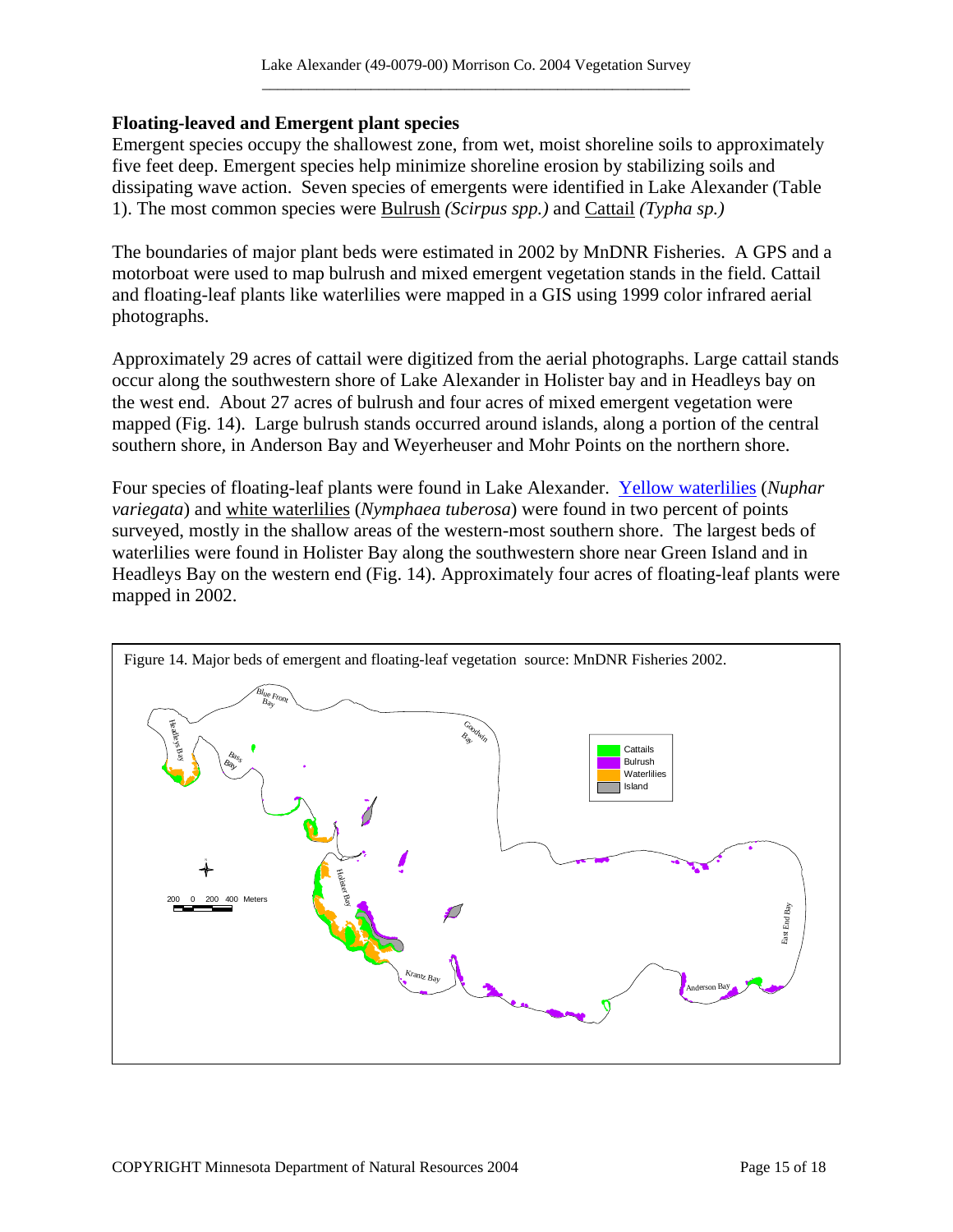## **Unique Plant Community of Lake Alexander**

Clear water, protected bays and a broad zone of shallow water provide ideal conditions for aquatic plants in Lake Alexander. The lake supports a relatively diverse plant community and areas with intact aquatic vegetation communities represent valuable fish habitat, and should be protected. Lake Alexander is extremely popular with anglers, with both habitat for walleye and largemouth bass. It is also managed by the State as a trophy muskellunge lake.

While curly-leaf pondweed was the most frequently occurring species, numerous other plant species associated with healthy lake ecosystems also occurred, suggesting that native plants may help buffer the negative impacts of non-native species. With the introduction of Eurasian watermilfoil into the system, it is even more important to implement practices that promote healthy native plant communities.

### **Change in Lake Alexander plant community over time**

The 2004 vegetation survey gives a "snapshot" of Lake Alexander conditions. Data collected during the 2004 survey can be compared to future quantitative surveys of Lake Alexander to better estimate how the plant community may be changing. Monitoring changes in aquatic plant communities can help reflect changes in the overall water quality of the lake and watershed.

In general, factors that may lead to change in native and non-native aquatic plant communities include:

### • **Change in water clarity**

Light availability is a significant factor limiting plant distribution and abundance. The amount of light available to submersed aquatic plants is typically dependent on both water clarity and depth. Excess nutrients, such as elevated phosphorus levels, often result in nuisance algal levels that contribute to decreased water clarity. If Lake Alexander water clarity increases, native submerged vegetation may be more common at depths greater than 15 feet.

#### • **Snow and ice cover**

Curly-leaf pondweed, in particular, may fluctuate in abundance in response to snow and ice cover. Many native submerged plants also have the ability to grow under the ice, particulary if there is little snow cover and sunlight reaches the lake bottom. In years following low snow cover, and/or in years with shorter ice over periods, curly-leaf and some native submerged plants may increase in abundance.

# • **Water temperatures / length of growing season**

In years with cool spring temperatures, submerged plants may be less abundant than in years with early springs and prolonged warm summer days.

## • **Natural fluctuation in plant species.**

Many submerged plants are perennial and regrow in similar locations each year. However, a few species such as wild rice (*Zizania aquatica*) and bushy pondweed (*Najas flexilis*) are annuals and are dependant on the previous years seed set for regeneration.

#### • **Aquatic plant management activities**  Herbicide and mechanical control of aquatic plants can directly impact the aquatic plant community. Monitoring these control activities can help insure that non-target species are not negatively impacted.

• **Shoreland management activities**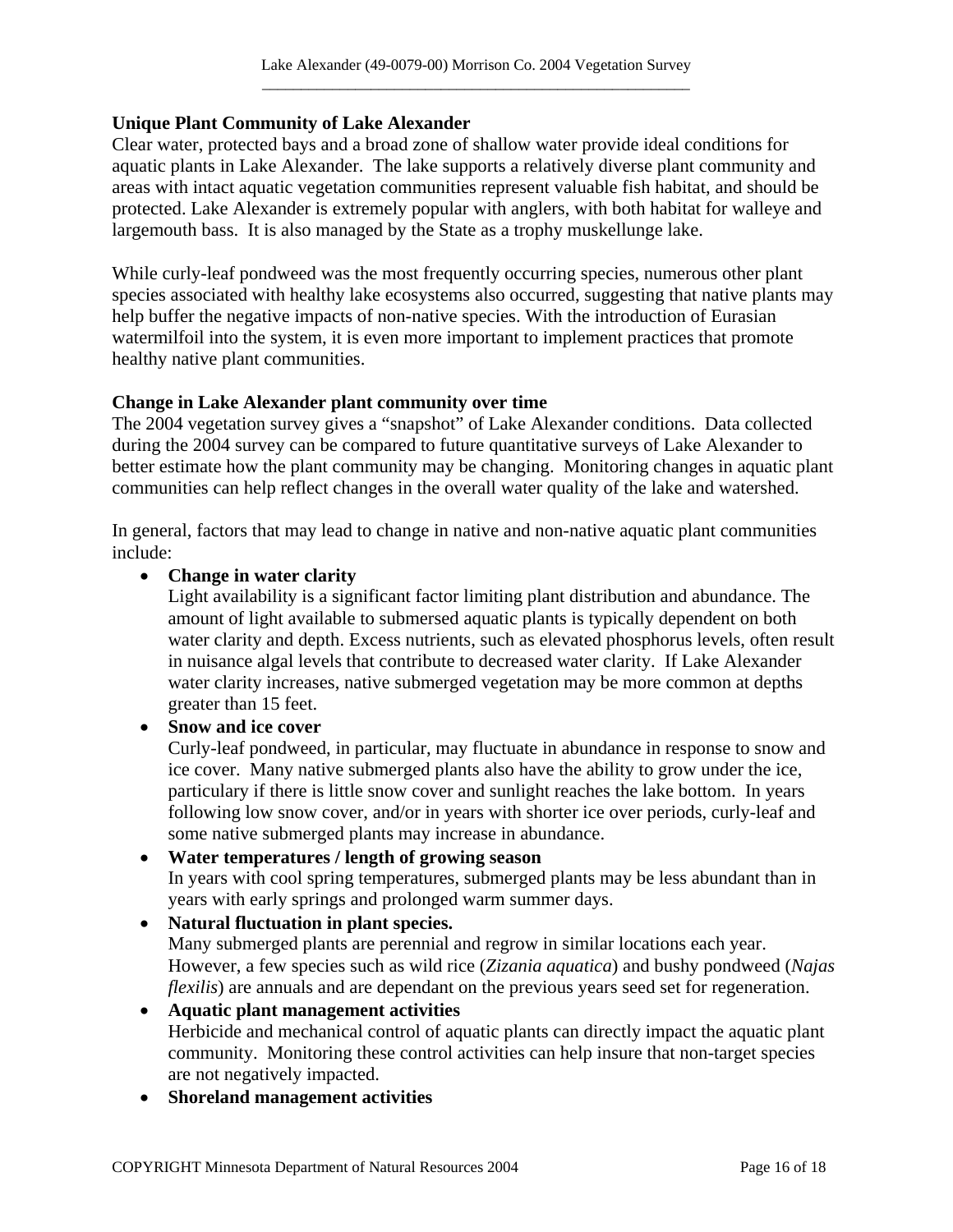Although the Lake Alexander shoreline has been developed with cottages since at least the 1950s, most have been converted to year round homes. In order to maintain the relatively good water quality that promotes a healthy aquatic plant community, efforts should be made to minimize disturbance to the aquatic environment through the use of [shoreline best management practices](http://www.dnr.state.mn.us/shorelandmgmt/guide/waterquality.html). These include minimizing activities that contribute to eutrophication (high-nutrient lake with poor water quality due to nuisance algal blooms) such as fertilizing lawns and malfunctioning septic systems, both of which add nutrients to a lake. Additionally, the Lake Alexander aquatic ecosystem would benefit from implementing [lakescaping and shoreline restoration](http://www.dnr.state.mn.us/restoreyourshore/index.html). A strip of shoreline vegetation provides a buffer zone between the lake and developed residential areas. Benefits include minimizing soil erosion from wave action while the plants uptake excess nutrients that may otherwise flow into the lake.